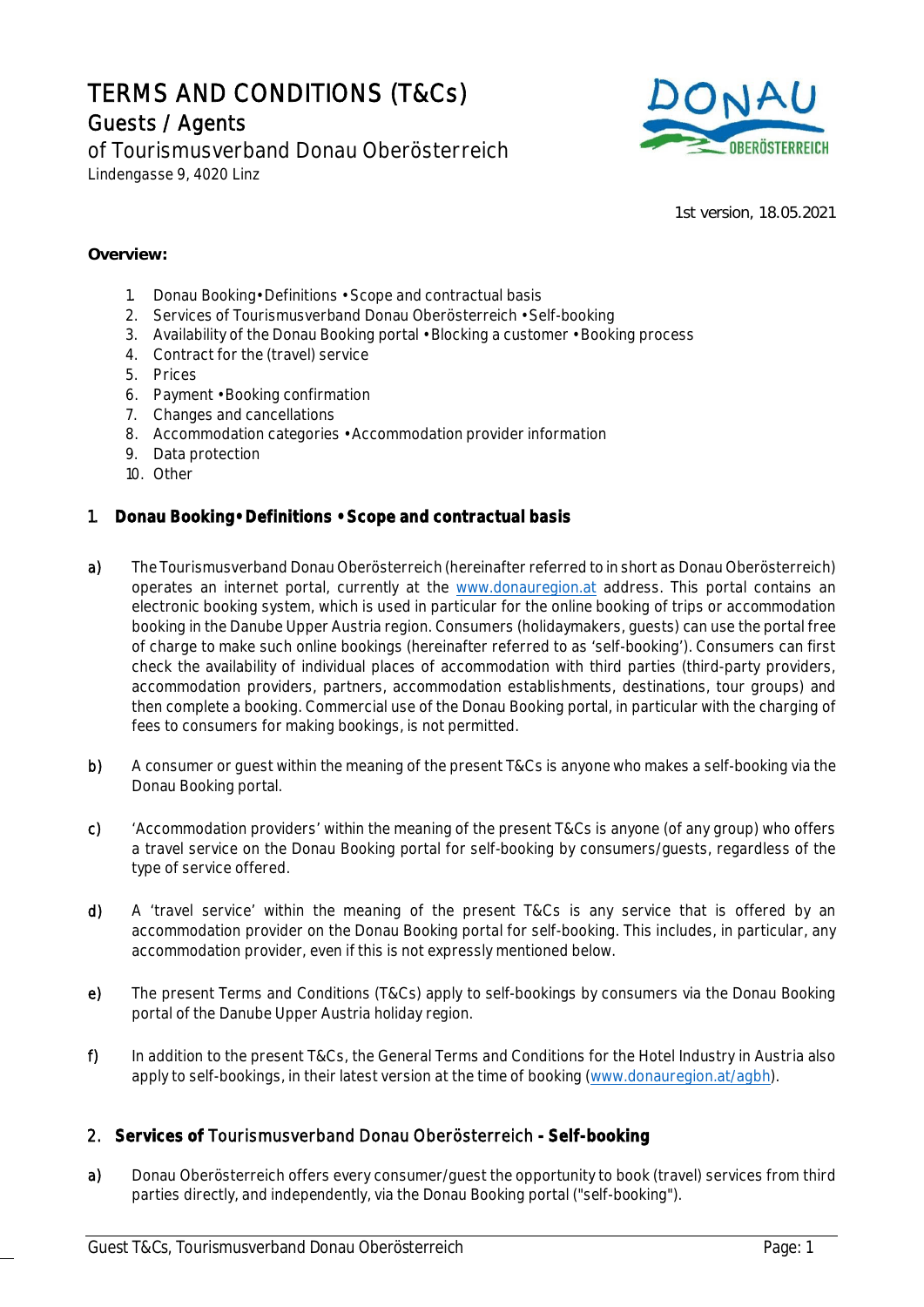b) Donau Oberösterreich does not offer any travel services at all itself and is not responsible for any. It purely provides the Donau Booking portal as a marketplace. Within the framework of the Donau Booking portal, Donau Oberösterreich therefore does not provide any assurance or guarantee of travel or accommodation, etc., but only the possibility of booking travel services directly with an accommodation provider. This accommodation provider acts as an independent service provider of travel services. Only the accommodation provider becomes a contractual partner of the consumer/guest with regard to the booking of a travel service. Therefore, the booking does not constitute a travel event contract between the consumer/guest and Donau Oberösterreich; and the provisions of §§ 31b et seq. of the Austrian Consumer Protection Act [KSchG] (travel event contract) do not apply.

## 3. **Availability of the Donau Booking portal • Blocking a customer • Booking process**

- a) The consumer/guest has no entitlement for the Donau Booking portal to be permanently available for bookings. Donau Oberösterreich reserves the right to discontinue the Donau Booking portal at any time, temporarily or permanently, in whole or in part, to operate it under a different internet address or under several internet addresses and to change the Donau Booking portal in any form. In addition, it is not excluded that the Donau Booking portal will be permanently or temporarily unavailable for technical reasons, for reasons of force majeure or for other reasons beyond the control of Donau Oberösterreich, for which Donau Oberösterreich assumes no responsibility. The permanent operation of the Donau Booking portal is therefore not a fundamental part of Donau Oberösterreich's services. Donau Oberösterreich therefore assumes no liability whatsoever for the availability of the accommodation offered by the accommodation providers. With the exception of minor negligence, no liability can be assumed for any errors in data collection or data transmission.
- b) Each booking of a consumer/guest on the Donau Booking portal is transferred by Donau Oberösterreich as an intermediary on behalf of the consumer/guest to the respective accommodation provider.
- c) The use of the Donau Booking portal by the consumer/guest is free of charge.
- d) Donau Oberösterreich reserves the right to temporarily or permanently exclude any consumer/guest from using the Donau Booking portal at any time, in particular if there is an important reason (blocking the customer; blocking customer access)

# 4. Contract for the (travel) service

By booking a (travel) service, the consumer/guest concludes a contract with the accommodation provider for the service offered by the latter on the Donau Booking portal. The contract for the respective (travel) service of the accommodation provider is concluded with a booking on the Donau Booking portal exclusively and directly between the consumer/guest and the accommodation provider they select. All claims and obligations arising from the accommodation contract or travel event contract, and in particular also any claims and obligations arising from §§ 31b et seq. of the Austrian Consumer Protection Act [KSchG] exist directly and exclusively between the consumer/guest making the booking and the accommodation provider they select.

## 5. **Prices**

- a) The prices for any services provided by an accommodation provider are the prices that apply to bookings made via the Donau Booking portal.
- b) A booking is made at the currently valid daily rate, which is available for the selected travel date in the Donau Booking portal. Last-minute, seasonal, weekend or special promotional prices available on the Donau Booking portal are automatically taken into account when booking. The prices offered by the accommodation provider on the Donau Booking portal are guaranteed by this for each booking made.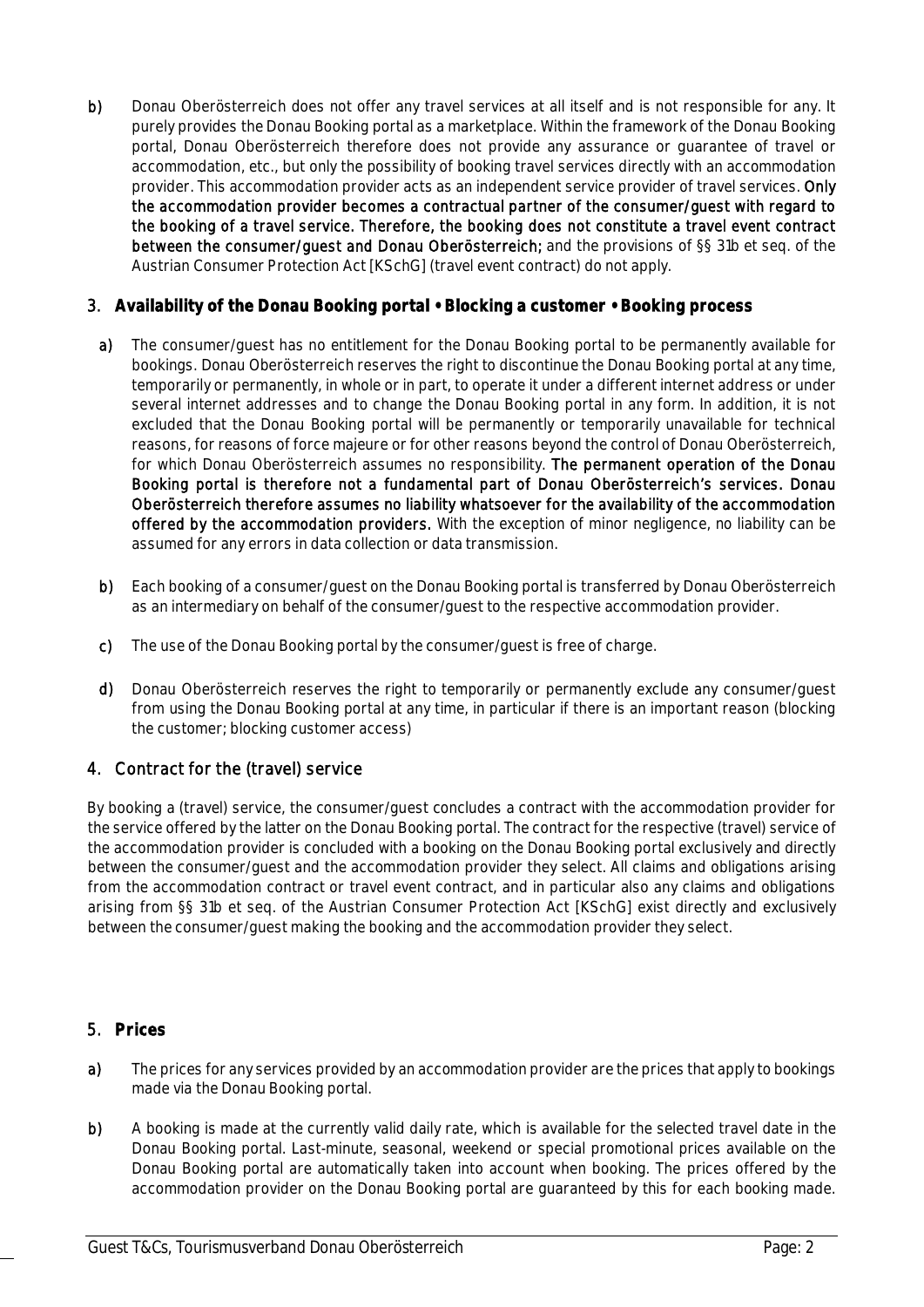However, the consumer/guest cannot assert any claim whatsoever against Donau Oberösterreich for this.

- c) The prices on the Donau Booking portal are obtained exclusively from the respective accommodation provider. Each accommodation provider is legally obliged to display or have displayed the respective final price including taxes and VAT. In the case of any breaches of this, we ask for Donau Oberösterreich to be notified.
- d) The prices can be automatically transferred from third-party systems (in particular from systems of the accommodation providers) to the Donau Booking portal. These prices, which are transferred from a thirdparty system to the Donau Booking portal, are continually updated. Nevertheless, it cannot be completely ruled out that accommodation will no longer be available at the price displayed in the list of results (the list of accommodation providers that appear in a booking request with available accommodation). In this case, the binding bookable price will only be displayed on the accommodation provider details page after the search query. The consumer/guest therefore has no guarantee of the prices on the result list, and must check the price of their booking on the accommodation provider details page. For the booking, the price that appears on the accommodation provider details page applies.

#### 6. **Payment • Booking confirmation**

- a) The price confirmed on the Donau Booking portal for the (travel) service (accommodation) must be paid by the consumer/guest directly to the accommodation provider.
- b) Donau Oberösterreich does not make any payments on behalf of the consumer/quest.
- c) The confirmation of the booking (booking confirmation) appears on the screen immediately after the booking and can be printed out by the consumer/guest. It is recommended to print out the booking confirmation and present it to the accommodation provider. The booking of the accommodation is completed on the portal and is also valid without booking confirmation; the booking confirmation therefore only has an evidential function. The booking confirmation will also be sent to the consumer/guest by e-mail. It is expressly pointed out and is deemed to have been agreed that Donau Oberösterreich cannot check the receipt of an emailed booking confirmation due to technical limitations.

## 7. **Changes and cancellations**

a) Cancellation by the consumer/quest:

In case of a cancellation of the booking by the consumer/guest on the Donau Booking portal, a cancellation number will be automatically assigned. This cancellation number serves as proof of the cancellation and therefore must be noted and stored. In the case of a cancellation, in particular a cancellation after the expiry of the cancellation period, the notification of the consumer/guest will only be forwarded by Donau Oberösterreich to the accommodation provider. The accommodation provider then decides on the basis of the agreement made with the consumer/guest, in particular in accordance with the General Terms and Conditions for the Hotel Industry, on a possible cancellation fee. In the event of an early departure, the accommodation provider can make a claim for any damage incurred.

#### b) Cancellation by Donau Oberösterreich:

In order to prevent the abuse of the free booking system in the Donau Booking portal and not to unnecessarily burden the accommodation providers with fake bookings, Donau Oberösterreich reserves the right to cancel a booking in individual cases if Donau Oberösterreich is unable to make a query under the telephone number provided by the consumer/guest or the consumer/guest otherwise cannot be reached under the contact details provided. In these cases, there is no entitlement to the provision of the booked (travel) service (in particular accommodation). The same applies if bookings have been made frequently in the past under the e-mail address provided by the consumer/guest and the consumer/guest has not used the (travel) service or if a query on behalf of Donau Oberösterreich about this has not been answered. There is no direct contractual relationship established between Donau Oberösterreich and the consumer/guest in this way.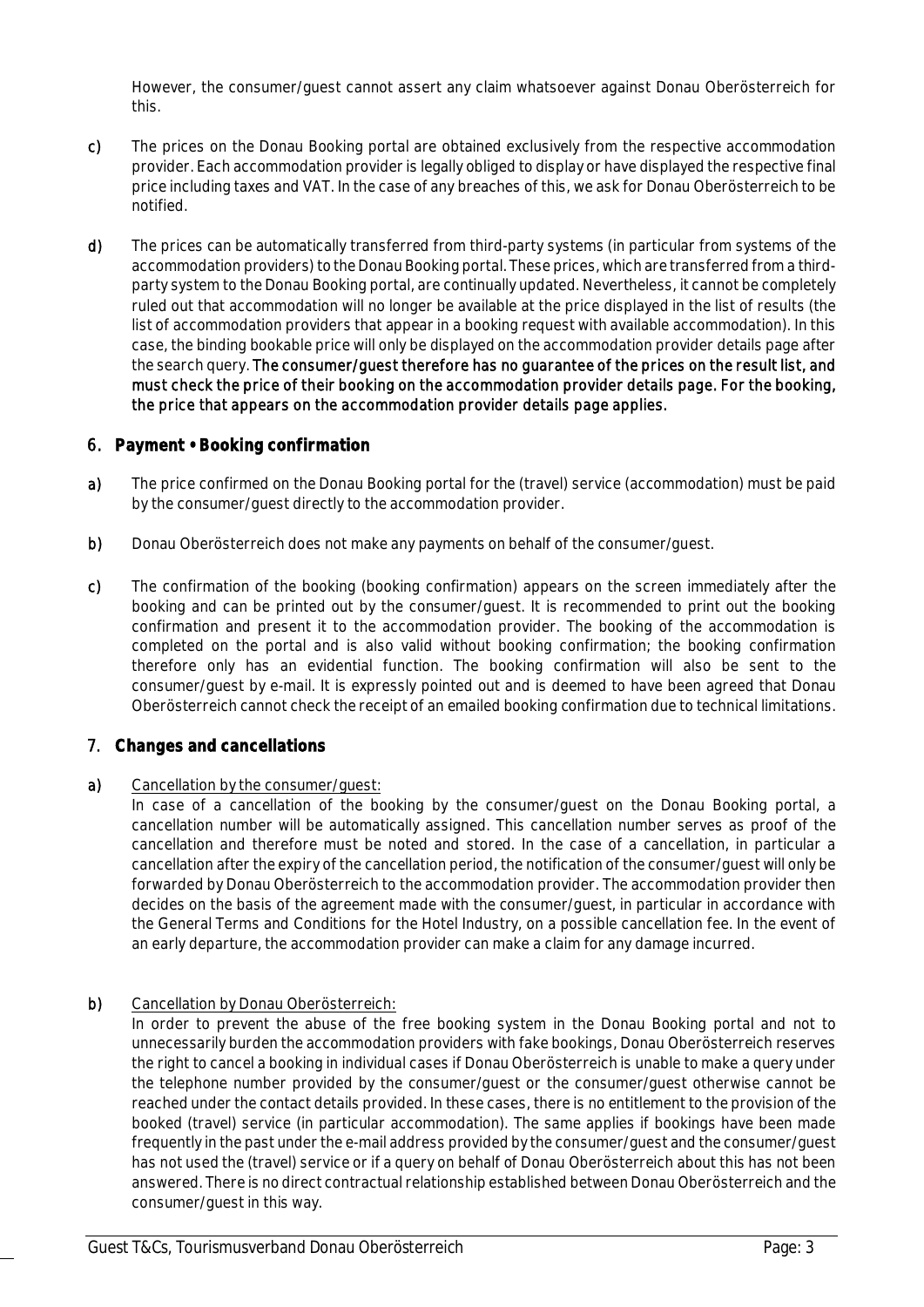## 8. Accommodation categories • Accommodation provider information

The regular international accommodation classification according to stars gives a non-binding indication of the accommodation standard. The accommodation classification indicated on the Donau Booking portal is based on the respective categorisation procedure of the responsible chambers (e.g. Chamber of Commerce, etc.). All additional accommodation provider information and descriptions are based on the accommodation provider's own information. Donau Oberösterreich assumes no liability whatsoever for this.

# 9. **Data protection**

- a) It is expressly noted that personal data of customers (first name, last name, street / house number, postal code, city, country, e-mail address, possibly also telephone number) is transferred to accommodation providers, who need to receive this data for the booking process. The consumer/guest agrees to this.
- b) This data will only be passed on to the extent necessary for a booking. No transfer for other purposes will take place. In all other respects, the statutory data protection regulations are complied with during data collection. Donau Oberösterreich will not transfer data to third parties who are not accommodation providers without the consent of the consumer/guest, or otherwise use this data. However, the customer/guest agrees that their personal data (first name, surname, street/house number, post code, city, country, e-mail address, possibly also telephone number) will be included in the customer file of Donau Oberösterreich and processed in this way by Donau Oberösterreich so they can be informed about products, innovations and price promotions of Donau Oberösterreich by post, fax or e-mail. When information is gathered and passed on for statistical purposes, it does not contain any personal data.
- c) The processing of the booking via the Donau Booking portal is conducted with the help of automatic data processing. Data entered by the consumer/guest on the Donau Booking portal will therefore be processed electronically by Donau Oberösterreich. Donau Oberösterreich is authorised to process and store personal customer data (first name, surname, street/house number, post code, city, country, email address, possibly also telephone number) on computers, insofar as this serves to assist the booking via the Donau Booking portal.
- d) The consumer/guest acknowledges that in countries that are not members of the EU, a lower level of data protection may exist than in the EU.
- e) The customer/guest acknowledges that they can revoke the above declarations of consent at any time in writing by post to Tourismusverband Donau Oberösterreich, Lindengasse 9, 4040 Linz or by email to: info@donauregion.at.

# 10. **Other**

- a) The transfer of data to other data carriers, even in part, or the use for purposes other than those outlined is only allowed with the express permission of Donau Oberösterreich.
- b) Does not apply to consumer transactions (!): Substantive Austrian law shall apply to the exclusion of the UN Convention on Contracts for the International Sale of Goods and the conflict of law rules of private international law, insofar as this refers to the application of foreign law. The place of fulfilment and jurisdiction is, in any case, exclusively Linz.
- c) The use of the Donau Booking portal and its content is only permitted for an individual search of accommodation bookings. Automated searches are not permitted. Donau Oberösterreich also expressly points out that its data material is protected by copyright and therefore the reproduction of this (in particular by automated reading/'scraping') is prohibited. In particular, the use of the data material of Donau Oberösterreich (such as search results, in particular) for communications purposes is prohibited.